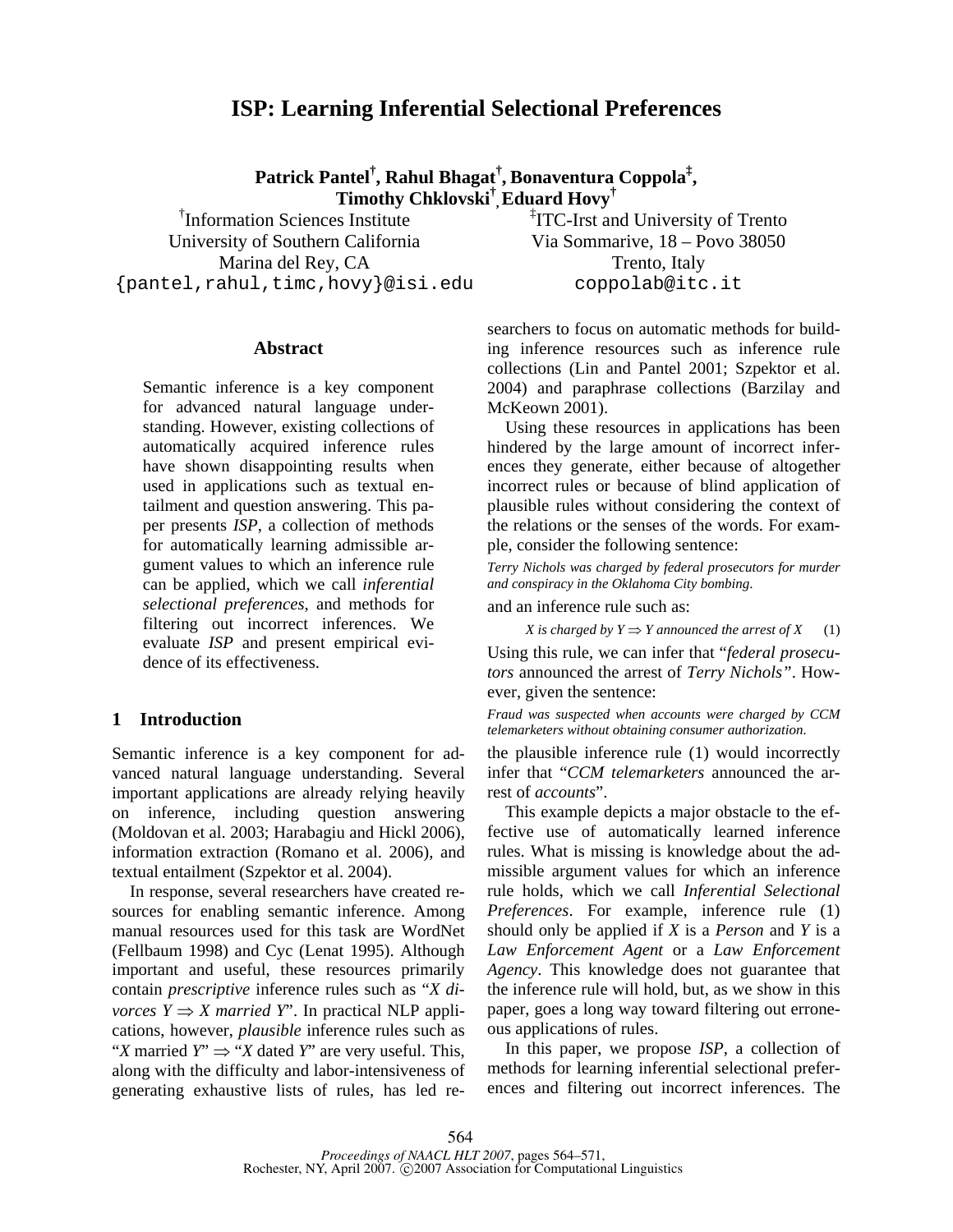presented algorithms apply to any collection of inference rules between binary semantic relations, such as example (1). *ISP* derives inferential selectional preferences by aggregating statistics of inference rule instantiations over a large corpus of text. Within *ISP*, we explore different probabilistic models of selectional preference to accept or reject specific inferences. We present empirical evidence to support the following main contribution:

*Claim: Inferential selectional preferences can be automatically learned and used for effectively filtering out incorrect inferences.*

# **2 Previous Work**

Selectional preference (SP) as a foundation for computational semantics is one of the earliest topics in AI and NLP, and has its roots in (Katz and Fodor 1963). Overviews of NLP research on this theme are (Wilks and Fass 1992), which includes the influential theory of Preference Semantics by Wilks, and more recently (Light and Greiff 2002).

Rather than venture into learning inferential SPs, much previous work has focused on learning SPs for simpler structures. Resnik (1996), the seminal paper on this topic, introduced a statistical model for learning SPs for predicates using an unsupervised method.

Learning SPs often relies on an underlying set of *semantic classes*, as in both Resnik's and our approach. Semantic classes can be specified manually or derived automatically. Manual collections of semantic classes include the hierarchies of WordNet (Fellbaum 1998), Levin verb classes (Levin 1993), and FrameNet (Baker et al. 1998). Automatic derivation of semantic classes can take a variety of approaches, but often uses corpus methods and the Distributional Hypothesis (Harris 1964) to automatically cluster similar entities into classes, e.g. CBC (Pantel and Lin 2002). In this paper, we experiment with two sets of semantic classes, one from WordNet and one from CBC.

Another thread related to our work includes extracting from text corpora paraphrases (Barzilay and McKeown 2001) and inference rules, e.g. TEASE<sup>1</sup> (Szpektor et al. 2004) and DIRT (Lin and Pantel 2001). While these systems differ in their approaches, neither provides for the extracted inference rules to hold or fail based on SPs. Zanzotto et al. (2006) recently explored a different interplay between SPs and inferences. Rather than examine the role of SPs in inferences, they use SPs of a particular type to derive inferences. For instance the preference of *win* for the subject *player*, a nominalization of *play*, is used to derive that "win  $\Rightarrow$ play". Our work can be viewed as complementary to the work on extracting semantic inferences and paraphrases, since we seek to refine when a given inference applies, filtering out incorrect inferences.

# **3 Selectional Preference Models**

The aim of this paper is to learn inferential selectional preferences for filtering inference rules.

Let  $p_i \Rightarrow p_j$  be an inference rule where p is a binary semantic relation between two entities *x* and *y*. Let  $\langle x, p, y \rangle$  be an instance of relation *p*.

*Formal task definition: Given an inference rule*   $p_i \Rightarrow p_j$  and the instance  $\langle x, p_i, y \rangle$ , our task is to *determine if*  $\langle x, p_j, y \rangle$  *is valid.* 

Consider the example in Section 1 where we have the inference rule "*X* is charged by  $Y \implies "Y$ *announced the arrest of X*". Our task is to automatically determine that "*federal prosecutors* announced the arrest of *Terry Nichols*" (i.e., 〈*Terry Nichols*, *pj*, *federal prosecutors*〉) is valid but that "*CCM telemarketers* announced the arrest of *accounts*" is invalid.

Because the semantic relations *p* are binary, the selectional preferences on their two arguments may be either considered jointly or independently. For example, the relation  $p = 'X$  is charged by Y' could have joint SPs:

〈*Person, Law Enforcement Agent*〉 〈*Person, Law Enforcement Agency*〉 (2) 〈*Bank Account, Organization*〉

or independent SPs:

$$
\langle Person, * \rangle
$$
  

$$
\langle * , Organization \rangle
$$
  

$$
\langle * , Law\,Enforcement\,Agent \rangle
$$
 (3)

This distinction between joint and independent selectional preferences constitutes the difference between the two models we present in this section.

The remainder of this section describes the *ISP* approach. In Section 3.1, we describe methods for automatically determining the semantic contexts of each single relation's selectional preferences. Section 3.2 uses these for developing our inferential

<sup>&</sup>lt;sup>1</sup> Some systems refer to inferences they extract as *entailments*; the two terms are sometimes used interchangeably.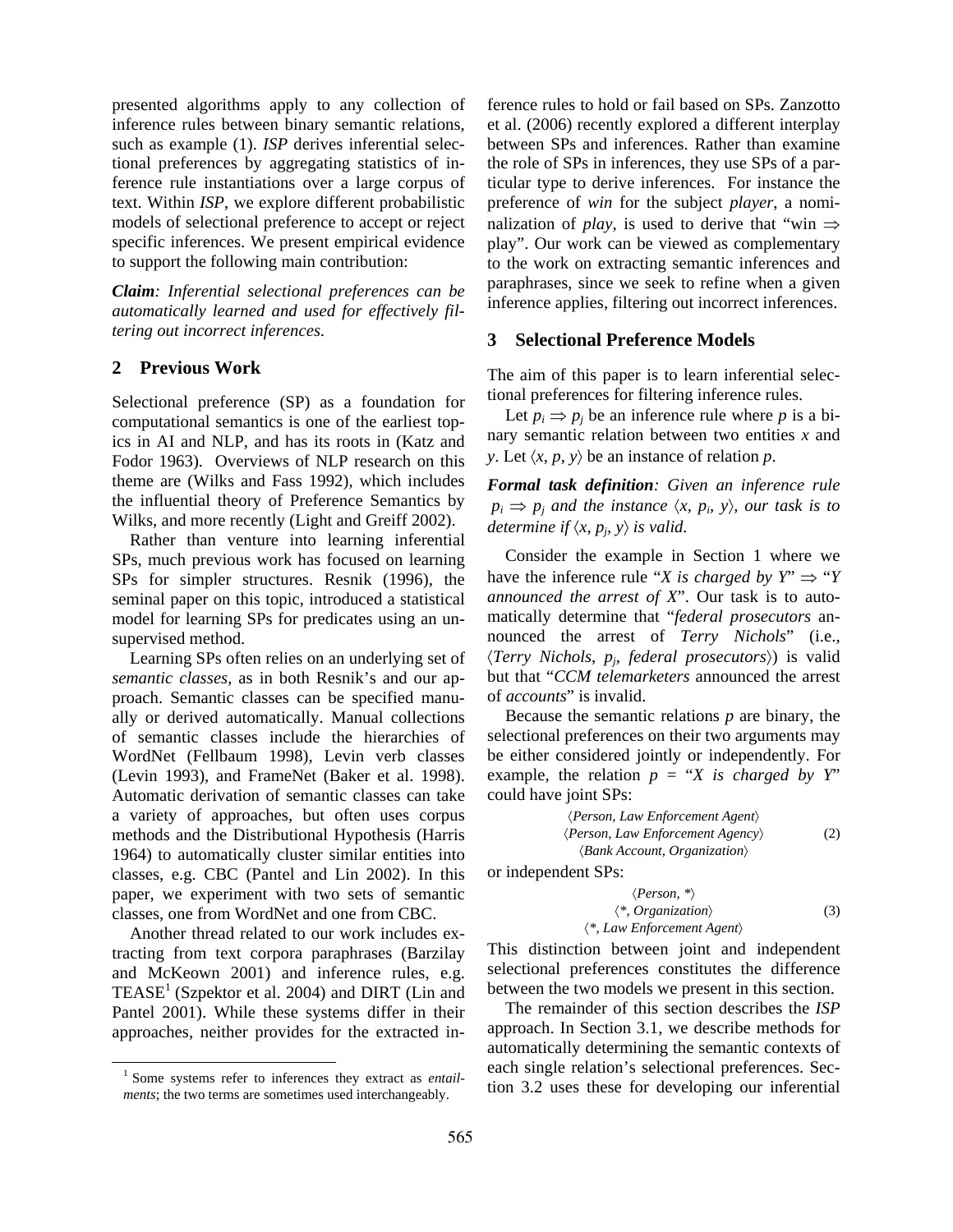selectional preference models. Finally, we propose inference filtering algorithms in Section 3.3.

# **3.1 Relational Selectional Preferences**

Resnik (1996) defined the selectional preferences of a predicate as the semantic classes of the words that appear as its arguments. Similarly, we define the *relational selectional preferences* of a binary semantic relation  $p_i$  as the semantic classes  $C(x)$  of the words that can be instantiated for *x* and as the semantic classes  $C(y)$  of the words that can be instantiated for *y*.

The semantic classes  $C(x)$  and  $C(y)$  can be obtained from a conceptual taxonomy as proposed in (Resnik 1996), such as WordNet, or from the classes extracted from a word clustering algorithm such as CBC (Pantel and Lin 2002). For example, given the relation "*X is charged by Y*", its relational selection preferences from WordNet could be {*social\_group, organism, state…*} for *X* and {*authority, state, section…*} for *Y*.

Below we propose joint and independent models, based on a corpus analysis, for automatically determining relational selectional preferences.

## **Model 1: Joint Relational Model (JRM)**

Our joint model uses a corpus analysis to learn SPs for binary semantic relations by considering their arguments jointly, as in example (2).

Given a large corpus of English text, we first find the occurrences of each semantic relation *p*. For each instance  $\langle x, p, y \rangle$ , we retrieve the sets  $C(x)$ and  $C(y)$  of the semantic classes that *x* and *y* belong to and accumulate the frequencies of the triples  $\langle c(x), p, c(y) \rangle$ , where  $c(x) \in C(x)$  and  $c(y) \in C(y)^2$ .

Each triple  $\langle c(x), p, c(y) \rangle$  is a candidate selectional preference for *p*. Candidates can be incorrect when: *a*) they were generated from the incorrect sense of a polysemous word; or *b*) *p* does not hold for the other words in the semantic class.

Intuitively, we have more confidence in a particular candidate if its semantic classes are closely associated given the relation *p*. Pointwise mutual information (Cover and Thomas 1991) is a commonly used metric for measuring this association strength between two events  $e_1$  and  $e_2$ :

$$
pmi(e_1; e_2) = \log \frac{P(e_1, e_2)}{P(e_1)P(e_2)}
$$
(3.1)

We define our ranking function as the strength of association between two semantic classes,  $c<sub>x</sub>$  and  $c_y^3$ , given the relation *p*:

$$
pmi(c_x|p; c_y|p) = \log \frac{P(c_x, c_y|p)}{P(c_x|p)P(c_y|p)}
$$
(3.2)

Let  $|c_x, p, c_y|$  denote the frequency of observing the instance  $\langle c(x), p, c(y) \rangle$ . We estimate the probabilities of Equation 3.2 using maximum likelihood estimates over our corpus:

$$
P(c_x|p) = \frac{|c_x, p, *|}{|*, p, *|} \qquad P(c_y|p) = \frac{|*, p, c_y|}{|*, p, *|} \qquad P(c_x, c_y|p) = \frac{|c_x, p, c_y|}{|*, p, *|} \qquad (3.3)
$$

Similarly to (Resnik 1996), we estimate the above frequencies using:

$$
\left|c_{\text{x}}, p, \ast\right|=\sum_{\text{w}\in c_{\text{x}}}\frac{\left|w, p, \ast\right|}{\left|C(w)\right|}\ \left|\ast, p, c_{\text{y}}\right|=\sum_{\text{w}\in c_{\text{y}}}\frac{\left|\ast, p, w\right|}{\left|C(w)\right|}\ \left|c_{\text{x}}, p, c_{\text{y}}\right|=\sum_{\text{w}_\text{i}\in c_{\text{x}}, w_2\in c_{\text{y}}}\frac{\left|w_{\text{i}}, p, w_2\right|}{\left|C(w_1)\right|\times\left|C(w_2)\right|}
$$

where  $|x, p, y|$  denotes the frequency of observing the instance  $\langle x, p, y \rangle$  and  $|C(w)|$  denotes the number of classes to which word *w* belongs. |C(*w*)| distributes *w*'s mass equally to all of its senses *cw*.

## **Model 2**: **Independent Relational Model (IRM)**

Because of sparse data, our joint model can miss some correct selectional preference pairs. For example, given the relation

#### *Y announced the arrest of X*

we may find occurrences from our corpus of the particular class "*Money Handler*" for *X* and "*Lawyer*" for *Y*, however we may never see both of these classes co-occurring even though they would form a valid relational selectional preference.

To alleviate this problem, we propose a second model that is less strict by considering the arguments of the binary semantic relations independently, as in example (3).

Similarly to JRM, we extract each instance  $\langle x, p, y \rangle$  of each semantic relation p and retrieve the set of semantic classes  $C(x)$  and  $C(y)$  that *x* and *y* belong to, accumulating the frequencies of the triples  $\langle c(x), p, * \rangle$  and  $\langle *, p, c(y) \rangle$ , where  $c(x) \in C(x)$  and  $c(y) \in C(y)$ .

All tuples  $\langle c(x), p, * \rangle$  and  $\langle *, p, c(y) \rangle$  are candidate selectional preferences for *p*. We rank candidates by the probability of the semantic class given the relation *p*, according to Equations 3.3.

 $\frac{2}{x}$  In this paper, the semantic classes  $C(x)$  and  $C(y)$  are extracted from WordNet and CBC (described in Section 4.2).

 $3 c_x$  and  $c_y$  are shorthand for  $c(x)$  and  $c(y)$  in our equations.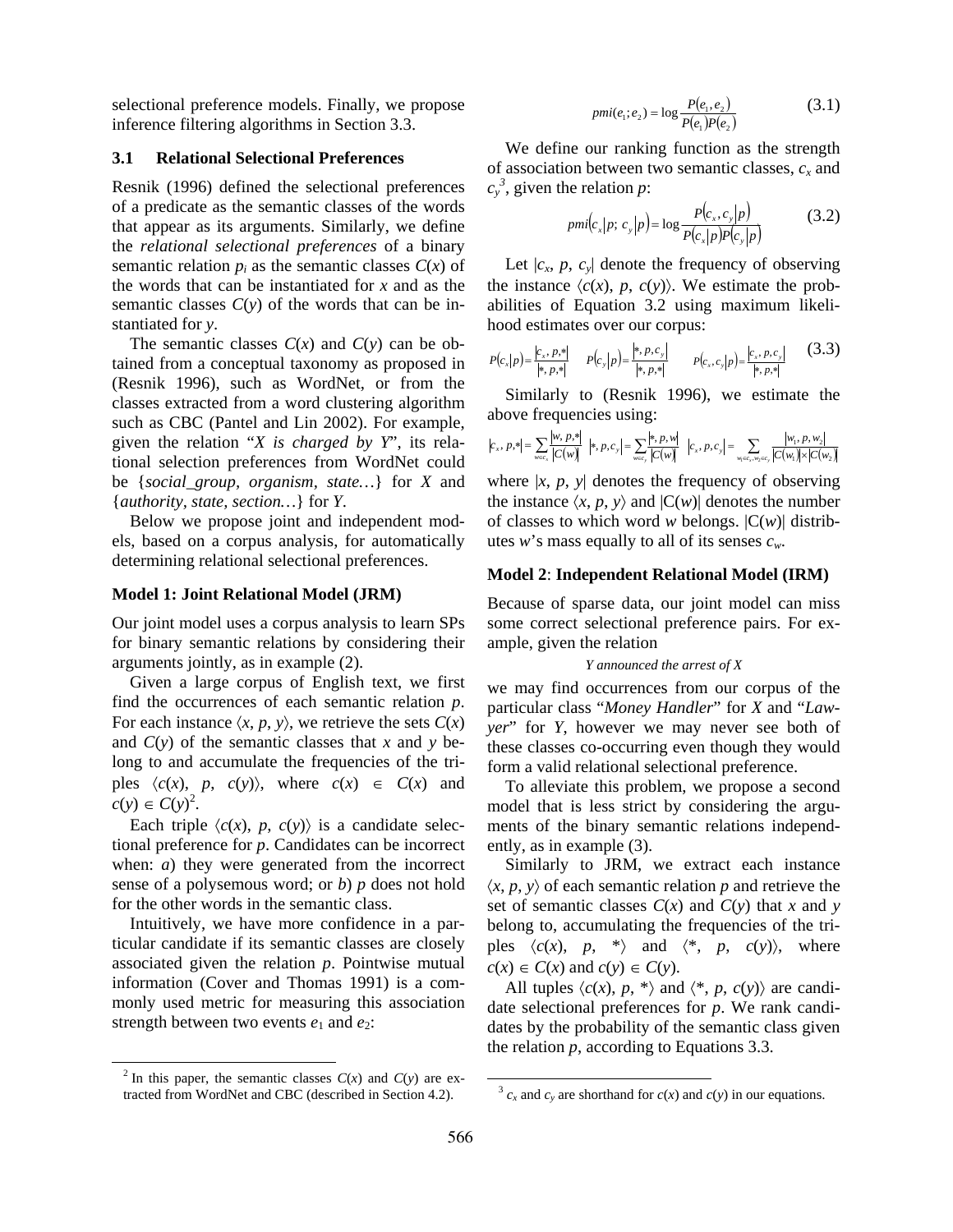## **3.2 Inferential Selectional Preferences**

Whereas in Section 3.1 we learned selectional preferences for the arguments of a relation *p*, in this section we learn selectional preferences for the arguments of an inference rule  $p_i \Rightarrow p_j$ .

#### **Model 1**: **Joint Inferential Model (JIM)**

Given an inference rule  $p_i \Rightarrow p_j$ , our joint model defines the set of inferential SPs as the intersection of the relational SPs for  $p_i$  and  $p_j$ , as defined in the Joint Relational Model (JRM). For example, suppose relation  $p_i = "X$  is *charged by Y*" gives the following SP scores under the JRM:

> $\langle Person, p_i, Law\,Enforcement\,Agent \rangle = 1.45$  $\langle Person, p_i, Law\,Information\,A\,gen\,c \rangle = 1.21$  $\langle Bank Account, p_i, Organization \rangle = 0.97$

and that  $p_i = "Y$  *announced the arrest of X*" gives the following SP scores under the JRM:

> 〈*Law Enforcement Agent, pj, Person*〉 *= 2.01*   $\langle$ *Reporter, p<sub>j</sub>, Person* $\rangle = 1.98$  $\langle Law\,Enforcement\ Agency, p_i, Person \rangle = 1.61$

The intersection of the two sets of SPs forms the candidate inferential SPs for the inference  $p_i \Rightarrow p_j$ :

> 〈*Law Enforcement Agent, Person*〉 〈*Law Enforcement Agency, Person*〉

We rank the candidate inferential SPs according to three ways to combine their relational SP scores, using the *minimum*, *maximum*, and *average* of the SPs. For example, for 〈*Law Enforcement Agent, Person*), the respective scores would be 1.45, 2.01, and 1.73. These different ranking strategies produced nearly identical results in our experiments, as discussed in Section 5.

#### **Model 2**: **Independent Inferential Model (IIM)**

Our independent model is the same as the joint model above except that it computes candidate inferential SPs using the Independent Relational Model (IRM) instead of the JRM. Consider the same example relations  $p_i$  and  $p_j$  from the joint model and suppose that the IRM gives the following relational SP scores for *pi*:

> $\langle Law\,Enforcement\,Agent, p_i, *\rangle = 3.43$  $\langle * , p_i, Person \rangle = 2.17$  $\langle * , p_i, Organization \rangle = 1.24$

and the following relational SP scores for *pj*:

 $\langle * , p_i, Person \rangle = 2.87$  $\langle Law\,Enforcement\,Agent, p_i, *\rangle = 1.92$  $\langle$ *Reporter, p<sub>i</sub>, \** $\rangle$  = 0.89

The intersection of the two sets of SPs forms the candidate inferential SPs for the inference  $p_i \Rightarrow p_j$ :

> 〈*Law Enforcement Agent, \**〉 〈*\*, Person*〉

We use the same *minimum*, *maximum*, and *average* ranking strategies as in JIM.

# **3.3 Filtering Inferences**

Given an inference rule  $p_i \Rightarrow p_j$  and the instance  $\langle x, p_i, y \rangle$ , the system's task is to determine whether  $\langle x, p_i, y \rangle$  is valid. Let  $C(w)$  be the set of semantic classes *c*(*w*) to which word *w* belongs. Below we present three filtering algorithms which range from the least to the most permissive:

- **ISP.JIM**, accepts the inference  $\langle x, p_j, y \rangle$  if the inferential SP  $\langle c(x), p_j, c(y) \rangle$  was admitted by the Joint Inferential Model for some  $c(x) \in C(x)$  and  $c(y) \in C(y)$ .
- **ISP.IIM.** $\wedge$ , accepts the inference  $\langle x, p_j, y \rangle$  if the inferential SPs  $\langle c(x), p_j, * \rangle$  AND  $\langle *, p_j, c(y) \rangle$  were admitted by the Independent Inferential Model for some  $c(x) \in C(x)$  and  $c(y) \in C(y)$ .
- **ISP.IIM.** $\vee$ , accepts the inference  $\langle x, p_j, y \rangle$  if the inferential SP  $\langle c(x), p_j, * \rangle$  OR  $\langle *, p_j, c(y) \rangle$  was admitted by the Independent Inferential Model for some  $c(x) \in C(x)$  and  $c(y) \in C(y)$ .

Since both JIM and IIM use a ranking score in their inferential SPs, each filtering algorithm can be tuned to be more or less strict by setting an acceptance threshold on the ranking scores or by selecting only the top  $\tau$  percent highest ranking SPs. In our experiments, reported in Section 5, we tested each model using various values of  $\tau$ .

## **4 Experimental Methodology**

This section describes the methodology for testing our claim that inferential selectional preferences can be learned to filter incorrect inferences.

Given a collection of inference rules of the form  $p_i \Rightarrow p_j$ , our task is to determine whether a particular instance  $\langle x, p_j, y \rangle$  holds given that  $\langle x, p_i, y \rangle$ holds<sup>4</sup>. In the next sections, we describe our collection of inference rules, the semantic classes used for forming selectional preferences, and evaluation criteria for measuring the filtering quality.

 <sup>4</sup> Recall that the inference rules we consider in this paper are not necessary strict logical inference rules, but plausible inference rules; see Section 3.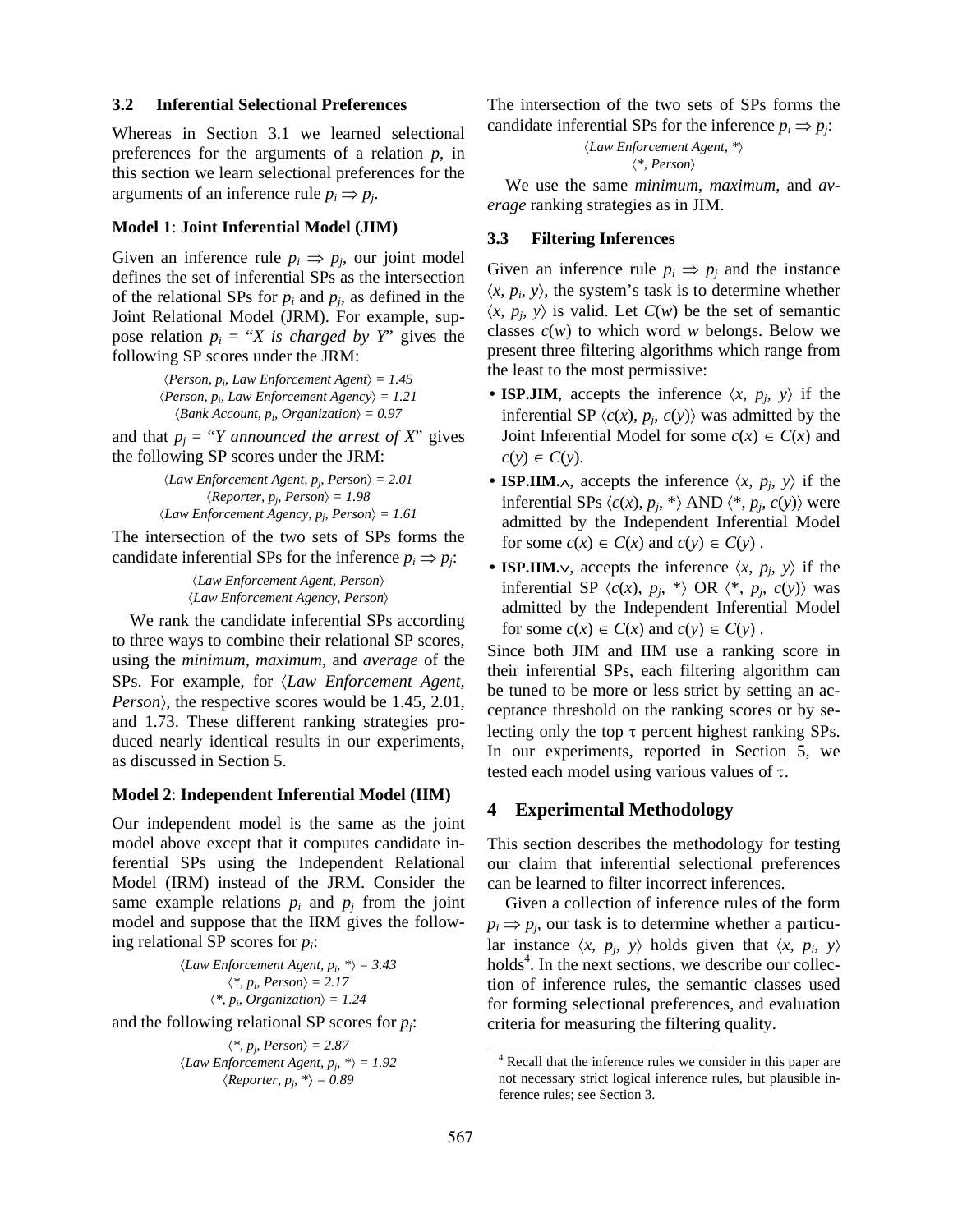## **4.1 Inference Rules**

Our models for learning inferential selectional preferences can be applied to any collection of inference rules between binary semantic relations. In this paper, we focus on the inference rules contained in the DIRT resource (Lin and Pantel 2001). DIRT consists of over 12 million rules which were extracted from a 1GB newspaper corpus (San Jose Mercury, Wall Street Journal and AP Newswire from the TREC-9 collection). For example, here are DIRT's top 3 inference rules for "*X solves Y*":

"*Y is solved by X*", "*X resolves Y*", "*X finds a solution to Y*"

## **4.2 Semantic Classes**

The choice of semantic classes is of great importance for selectional preference. One important aspect is the granularity of the classes. Too general a class will provide no discriminatory power while too fine-grained a class will offer little generalization and apply in only extremely few cases.

The absence of an attested high-quality set of semantic classes for this task makes discovering preferences difficult. Since many of the criteria for developing such a set are not even known, we decided to experiment with two very different sets of semantic classes, in the hope that in addition to learning semantic preferences, we might also uncover some clues for the eventual decisions about what makes good semantic classes in general.

Our first set of semantic classes was directly extracted from the output of the CBC clustering algorithm (Pantel and Lin 2002). We applied CBC to the TREC-9 and TREC-2002 (Aquaint) newswire collections consisting of over 600 million words. CBC generated 1628 noun concepts and these were used as our semantic classes for SPs.

Secondly, we extracted semantic classes from WordNet 2.1 (Fellbaum 1998). In the absence of any externally motivated distinguishing features (for example, the Basic Level categories from Prototype Theory, developed by Eleanor Rosch (1978)), we used the simple but effective method of manually truncating the noun synset hierarchy<sup>5</sup> and considering all synsets below each cut point as part of the semantic class at that node. To select the cut points, we inspected several different hierarchy levels and found the synsets at a depth of 4

to form the most natural semantic classes. Since the noun hierarchy in WordNet has an average depth of 12, our truncation created a set of concepts considerably coarser-grained than WordNet itself. The cut produced 1287 semantic classes, a number similar to the classes in CBC. To properly test WordNet as a source of semantic classes for our selectional preferences, we would need to experiment with different extraction algorithms.

#### **4.3 Evaluation Criteria**

The goal of the filtering task is to minimize false positives (incorrectly accepted inferences) and false negatives (incorrectly rejected inferences). A standard methodology for evaluating such tasks is to compare system filtering results with a gold standard using a confusion matrix. A confusion matrix captures the filtering performance on both correct and incorrect inferences:

|               | <b>GOLD STANDARD</b> |    |  |  |
|---------------|----------------------|----|--|--|
|               |                      |    |  |  |
| <b>NELISA</b> |                      | B  |  |  |
|               |                      | ,, |  |  |

where *A* represents the number of correct instances correctly identified by the system, *D* represents the number of incorrect instances correctly identified by the system, *B* represents the number of false positives and *C* represents the number of false negatives. To compare systems, three key measures are used to summarize confusion matrices:

- *Sensitivity*, defined as  $\frac{A}{A+C}$ , captures a filter's probability of accepting correct inferences;
- *Specificity*, defined as  $\frac{D}{B+D}$ , captures a filter's probability of rejecting incorrect inferences;
- *Accuracy*, defined as  $\frac{A+D}{A+B+C+D}$ , captures the probability of a filter being correct.

# **5 Experimental Results**

In this section, we provide empirical evidence to support the main claim of this paper.

Given a collection of DIRT inference rules of the form  $p_i \Rightarrow p_j$ , our experiments, using the methodology of Section 4, evaluate the capability of our *ISP* models for determining if  $\langle x, p_j, y \rangle$  holds given that  $\langle x, p_i, y \rangle$  holds.

 <sup>5</sup> Only nouns are considered since DIRT semantic relations connect only nouns.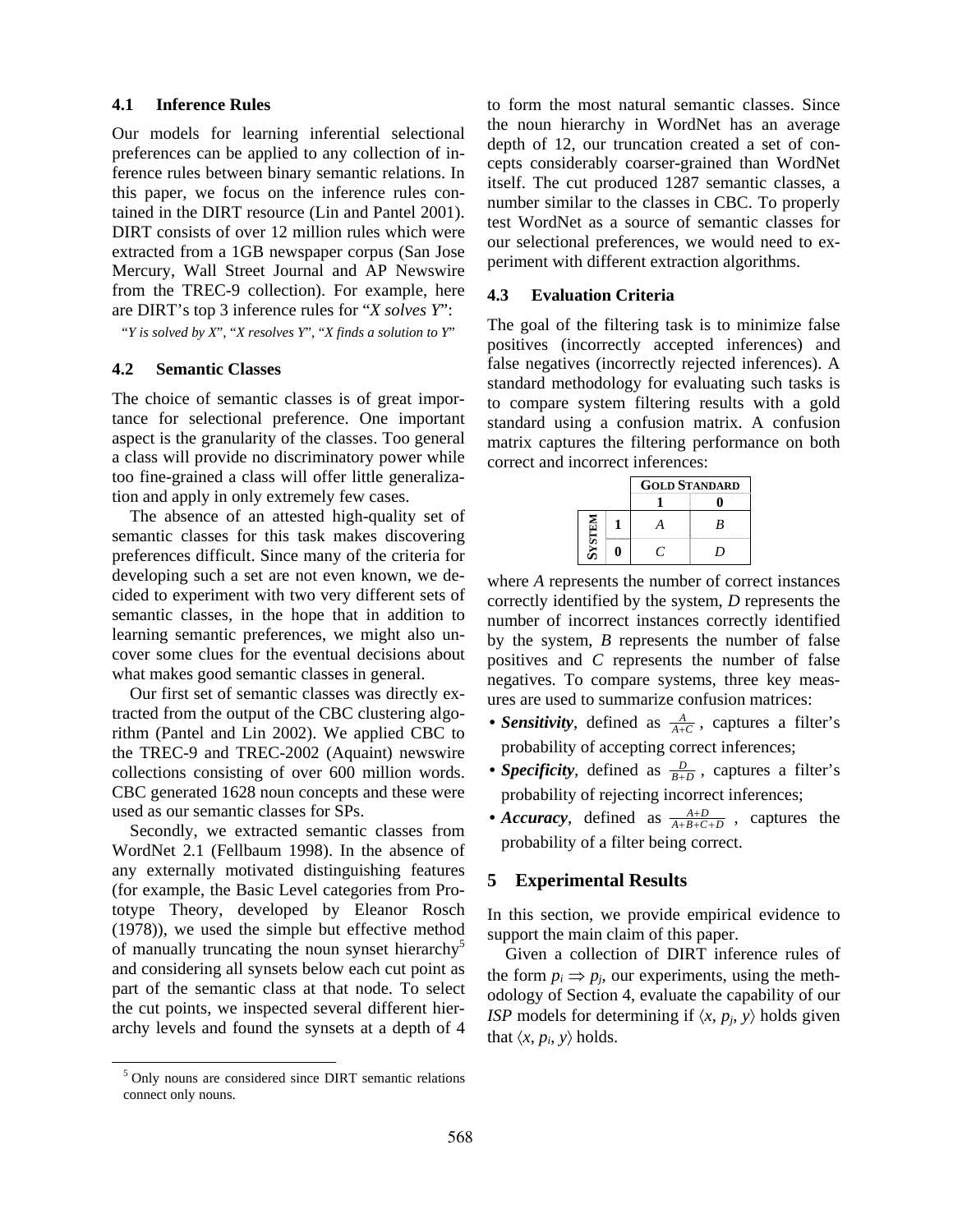| <b>SYSTEM</b> |                   | PARAMETERS SELECTED FROM DEV SET |                          | <b>SENSITIVITY</b> | <b>SPECIFICITY</b> | <b>ACCURACY</b>              |
|---------------|-------------------|----------------------------------|--------------------------|--------------------|--------------------|------------------------------|
|               |                   | <b>RANKING STRATEGY</b>          | $\tau$ (%)               | $(95\%$ CONF)      | $(95\%$ CONF)      | $(95\%$ CONF)                |
| B0            |                   |                                  | $\overline{\phantom{a}}$ | $0.00 \pm 0.00$    | $1.00 \pm 0.00$    | $0.50 \pm 0.04$              |
| B1            |                   |                                  |                          | $1.00 \pm 0.00$    | $0.00 \pm 0.00$    | $0.49 \pm 0.04$              |
| Random        |                   |                                  |                          | $0.50 \pm 0.06$    | $0.47 \pm 0.07$    | $0.50 \pm 0.04$              |
| <b>CBC</b>    | <b>ISP.JIM</b>    | maximum                          | 100                      | $0.17 \pm 0.04$    | $0.88 \pm 0.04$    | $0.53 \pm 0.04$              |
|               | ISP.IIM. $\wedge$ | maximum                          | 100                      | $0.24 \pm 0.05$    | $0.84 \pm 0.04$    | $0.54 \pm 0.04$              |
|               | $ISP. I/M. v$     | maximum                          | 90                       | $0.73 \pm 0.05$    | $0.45 \pm 0.06$    | $0.59 \pm 0.04$ <sup>†</sup> |
| WordNet       | <b>ISP.JIM</b>    | minimum                          | 40                       | $0.20 \pm 0.06$    | $0.75 \pm 0.06$    | $0.47 \pm 0.04$              |
|               | ISP.IIM. $\wedge$ | minimum                          | 10                       | $0.33\pm0.07$      | $0.77 \pm 0.06$    | $0.55 \pm 0.04$              |
|               | $ISP.IIM.\vee$    | minimum                          | 20                       | $0.87 \pm 0.04$    | $0.17 \pm 0.05$    | $0.51 \pm 0.05$              |

**Table 1.** Filtering quality of best performing systems according to the evaluation criteria defined in Section 4.3 on the TEST set – the reported systems were selected based on the *Accuracy* criterion on the DEV set.

† Indicates statistically significant results (with 95% confidence) when compared with all baseline systems using pairwise *t*-test.

#### **5.1 Experimental Setup**

## **Model Implementation**

For each filtering algorithm in Section 3.3, ISP.JIM, ISP.IIM.∧, and ISP.IIM.∨, we trained their probabilistic models using corpus statistics extracted from the 1999 AP newswire collection (part of the TREC-2002 Aquaint collection) consisting of approximately 31 million words. We used the Minipar parser (Lin 1993) to match DIRT patterns in the text. This permits exact matches since DIRT inference rules are built from Minipar parse trees.

For each system, we experimented with the different ways of combining relational SP scores: *minimum*, *maximum*, and *average* (see Section 3.2). Also, we experimented with various values for the τ parameter described in Section 3.3.

## **Gold Standard Construction**

In order to compute the confusion matrices described in Section 4.3, we must first construct a representative set of inferences and manually annotate them as correct or incorrect.

We randomly selected 100 inference rules of the form  $p_i \Rightarrow p_j$  from DIRT. For each pattern  $p_i$ , we then extracted its instances from the Aquaint 1999 AP newswire collection (approximately 22 million words), and randomly selected 10 distinct instances, resulting in a total of 1000 instances. For each instance of *pi*, applying DIRT's inference rule would assert the instance  $\langle x, p_j, y \rangle$ . Our evaluation tests how well our models can filter these so that only correct inferences are made.

To form the gold standard, two human judges were asked to tag each instance  $\langle x, p_i, y \rangle$  as correct or incorrect. For example, given a randomly selected inference rule "*X* is charged by  $Y \Rightarrow Y$  an*nounced the arrest of X*" and the instance "*Terry Nichols was charged by federal prosecutors*", the judges must determine if the instance 〈*federal prosecutors*, *Y announced the arrest of X*, *Terry Nichols*〉 is correct. The judges were asked to consider the following two criteria for their decision:

- $\langle x, p_j, y \rangle$  is a semantically meaningful instance;
- The inference  $p_i \Rightarrow p_j$  holds for this instance.

Judges found that annotation decisions can range from trivial to difficult. The differences often were in the instances for which one of the judges fails to see the right context under which the inference could hold. To minimize disagreements, the judges went through an extensive round of training.

To that end, the 1000 instances  $\langle x, p_j, y \rangle$  were split into DEV and TEST sets, 500 in each. The two judges trained themselves by annotating DEV together. The TEST set was then annotated separately to verify the inter-annotator agreement and to verify whether the task is well-defined. The kappa statistic (Siegel and Castellan Jr. 1988) was  $\kappa = 0.72$ . For the 70 disagreements between the judges, a third judge acted as an adjudicator.

#### **Baselines**

We compare our *ISP* algorithms to the following baselines:

- **B0**: Rejects all inferences;
- *B1*: Accepts all inferences;
- *Rand*: Randomly accepts or rejects inferences.

One alternative to our approach is admit instances on the Web using literal search queries. We investigated this technique but discarded it due to subtle yet critical issues with pattern canonicalization that resulted in rejecting nearly all inferences. However, we are investigating other ways of using Web corpora for this task.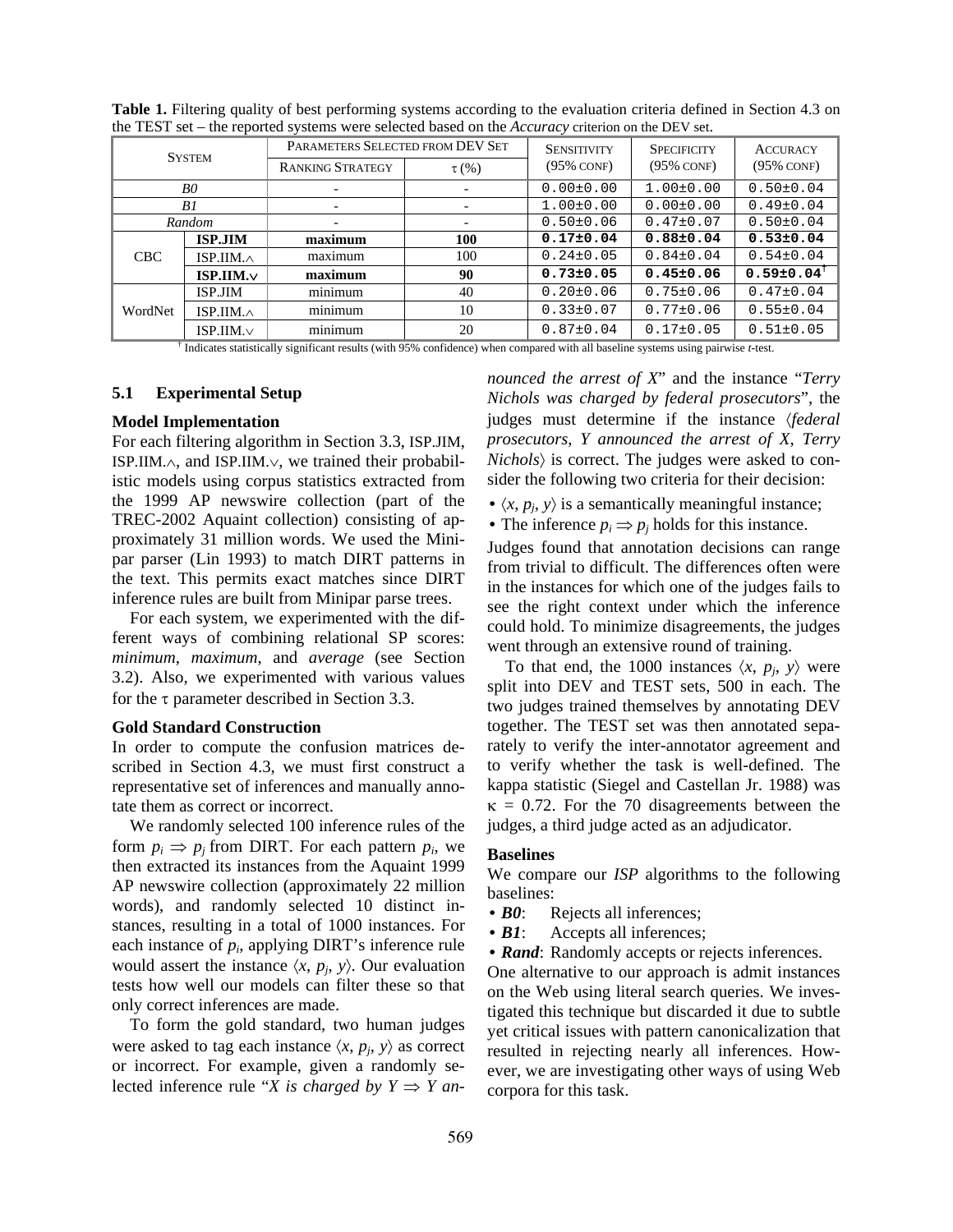| a) |   | <b>GOLD STANDARD</b> |    | b) | <b>GOLD STANDARD</b> |    |
|----|---|----------------------|----|----|----------------------|----|
|    |   |                      |    |    |                      |    |
|    |   | 184                  | 39 |    |                      | 28 |
|    | 3 | 63                   |    |    | 205                  |    |

**Figure 1.** Confusion matrices for *a*) ISP.IIM.∨ – best *Accuracy*; and *b*) ISP.JIM – best *90%-Specificity*.

# **5.2 Filtering Quality**

For each *ISP* algorithm and parameter combination, we constructed a confusion matrix on the development set and computed the system sensitivity, specificity and accuracy as described in Section 4.3. This resulted in 180 experiments on the development set. For each *ISP* algorithm and semantic class source, we selected the best parameter combinations according to the following criteria:

- *Accuracy*: This system has the best overall ability to correctly accept and reject inferences.
- *90%-Specificity*: Several formal semantics and textual entailment researchers have commented that inference rule collections like DIRT are difficult to use due to low precision. Many have asked for filtered versions that remove incorrect inferences even at the cost of removing correct inferences. In response, we show results for the system achieving the best sensitivity while maintaining at least 90% specificity on the DEV set.

We evaluated the selected systems on the TEST set. Table 1 summarizes the quality of the systems selected according to the *Accuracy* criterion. The best performing system, ISP.IIM.∨, performed statistically significantly better than all three baselines. The best system according to the *90%- Specificity* criteria was ISP.JIM, which coincidentally has the highest accuracy for that model as shown in Table  $1<sup>6</sup>$ . This result is very promising for researchers that require highly accurate inference rules since they can use ISP.JIM and expect to recall 17% of the correct inferences by only accepting false positives 12% of the time.

# **Performance and Error Analysis**

Figures 1a) and 1b) present the full confusion matrices for the most accurate and highly specific systems, with both systems selected on the DEV set. The most accurate system was ISP.IIM.∨, which is the most permissive of the algorithms. This sug-



**Figure 2.** ROC curves for our systems on TEST.

gests that a larger corpus for learning SPs may be needed to support stronger performance on the more restrictive methods. The system in Figure 1b), selected for maximizing sensitivity while maintaining high specificity, was 70% correct in predicting correct inferences.

Figure 2 illustrates the ROC curve for all our systems and parameter combinations on the TEST set. ROC curves plot the true positive rate against the false positive rate. The near-diagonal line plots the three baseline systems.

Several trends can be observed from this figure. First, systems using the semantic classes from WordNet tend to perform less well than systems using CBC classes. As discussed in Section 4.2, we used a very simplistic extraction of semantic classes from WordNet. The results in Figure 2 serve as a lower bound on what could be achieved with a better extraction from WordNet. Upon inspection of instances that WordNet got incorrect but CBC got correct, it seemed that CBC had a much higher lexical coverage than WordNet. For example, several of the instances contained proper names as either the *X* or *Y* argument (WordNet has poor proper name coverage). When an argument is not covered by any class, the inference is rejected.

Figure 2 also illustrates how our three different *ISP* algorithms behave. The strictest filters, ISP.JIM and ISP.IIM.∧, have the poorest overall performance but, as expected, have a generally very low rate of false positives. ISP.IIM.∨, which is a much more permissive filter because it does not require

 <sup>6</sup> The reported sensitivity of *ISP.Joint* in Table 1 is below 90%, however it achieved 90.7% on the DEV set.